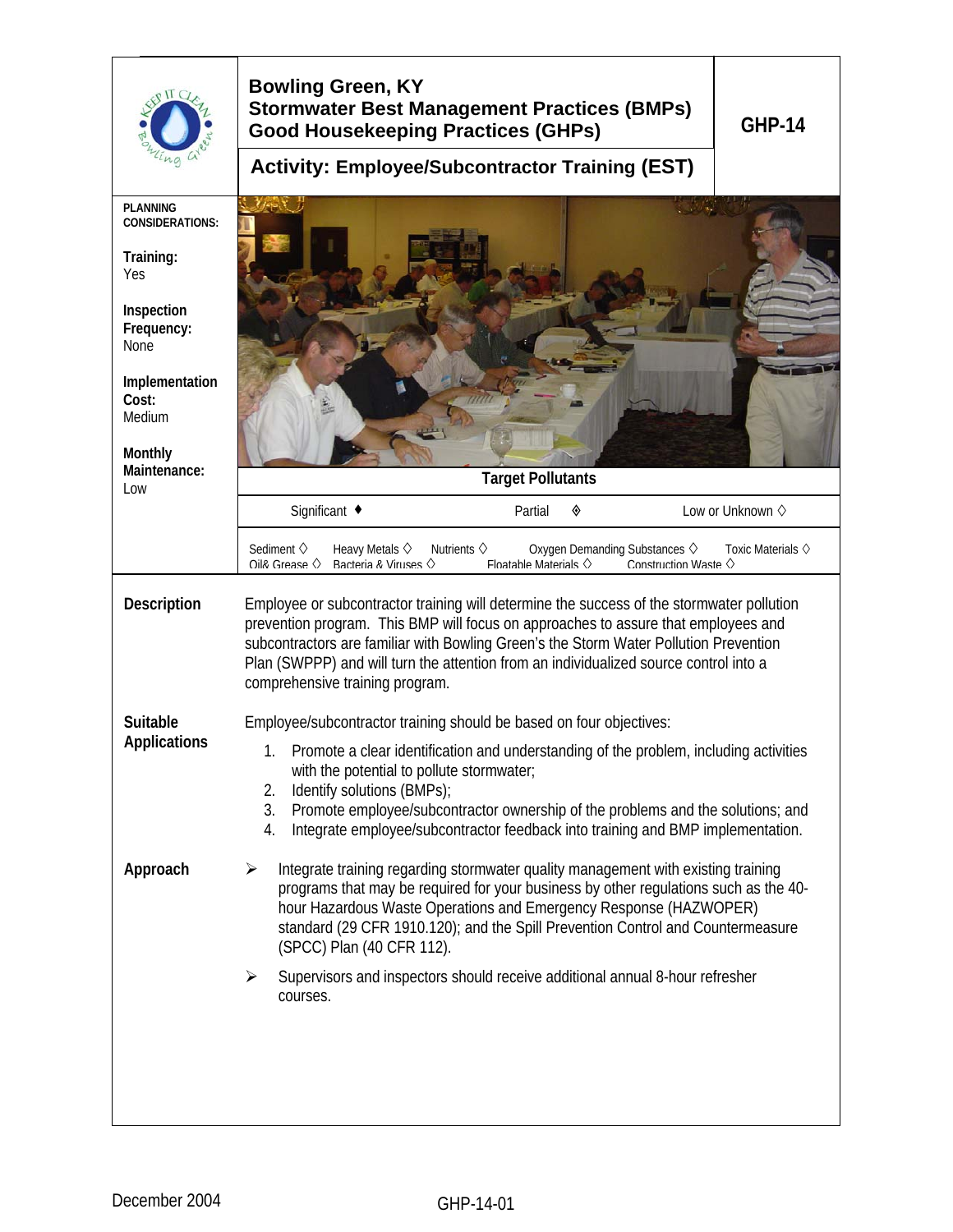|                      |                       | <b>Activity: Employee/Subcontractor Training</b>                                                                                                                                                                                                                              | <b>GHP-14</b> |  |  |
|----------------------|-----------------------|-------------------------------------------------------------------------------------------------------------------------------------------------------------------------------------------------------------------------------------------------------------------------------|---------------|--|--|
| Approach<br>(cont'd) | ➤                     | Businesses, particularly smaller ones that may not be regulated by Federal, State, or<br>local regulations, may use the information in this BMP Manual to develop a training<br>program to reduce their potential to pollute stormwater.                                      |               |  |  |
|                      | $\blacktriangleright$ | Use the quick reference on disposal alternatives (Table GHP-14-1) to train employee/<br>subcontractors in proper and consistent methods for disposal.                                                                                                                         |               |  |  |
|                      | ➤                     | Consider posting the quick reference table around the job site or in the on-site office<br>trailer to reinforce training.                                                                                                                                                     |               |  |  |
|                      | ➤                     | Train employee/subcontractors in standard operating procedures and spill cleanup<br>techniques described in the fact sheets. Employee/subcontractors trained in spill<br>containment and cleanup should be present during the loading/unloading and<br>handling of materials. |               |  |  |
|                      | ➤                     | Personnel who use pesticides should be trained in their use.                                                                                                                                                                                                                  |               |  |  |
|                      | ≻                     | Proper education of off-site contractors is often overlooked. The conscientious efforts<br>of well trained employee/subcontractors can be lost by unknowing off-site contractors,<br>so make sure they are well informed about what they are expected to do on-site.          |               |  |  |
|                      |                       |                                                                                                                                                                                                                                                                               |               |  |  |
|                      |                       |                                                                                                                                                                                                                                                                               |               |  |  |
|                      |                       |                                                                                                                                                                                                                                                                               |               |  |  |
|                      |                       |                                                                                                                                                                                                                                                                               |               |  |  |
|                      |                       |                                                                                                                                                                                                                                                                               |               |  |  |
|                      |                       |                                                                                                                                                                                                                                                                               |               |  |  |
|                      |                       |                                                                                                                                                                                                                                                                               |               |  |  |
|                      |                       |                                                                                                                                                                                                                                                                               |               |  |  |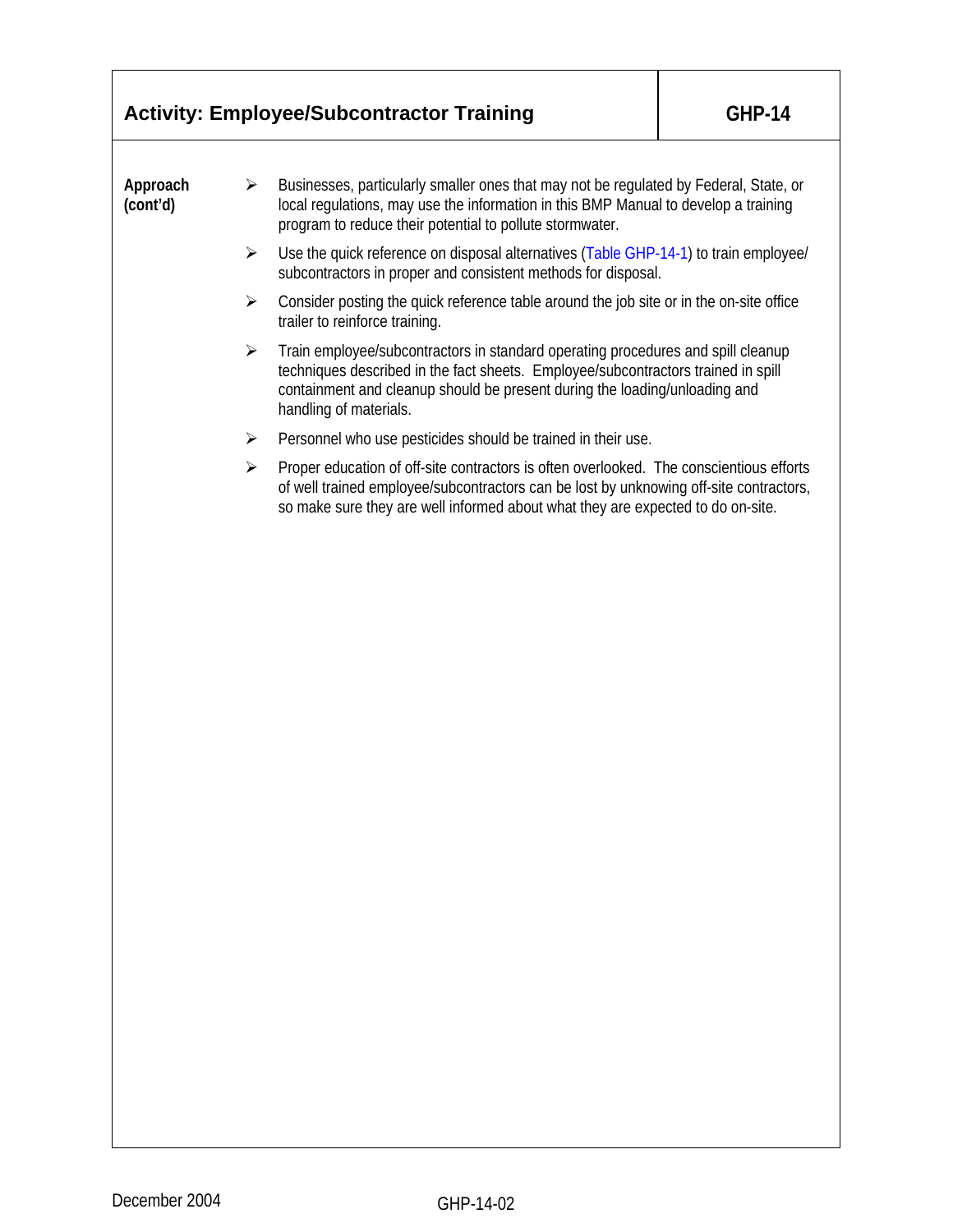All of the waste products on this chart are prohibited from discharge to the storm drain system. Use this matrix to decide which alternative disposal strategies to use. **ALTERNATIVES ARE LISTED IN PRIORITY ORDER.**

Key: HHW Household hazardous waste and the System MWS Municipal Waste System<br>Neron Mational Pollutant Discharge Elimination System (NPDES) Office. The MOTW Publicly Owned Treatment Plant National Pollutant Discharge Elimination System (NPDES) Office. POTW "Dispose to sanitary sewer" means dispose into sink, toilet, or sanitary sewer clean-out connection. "Dispose as trash" means dispose in dumpsters or trash containers for pickup and/or eventual disposal in landfill. "Dispose as hazardous waste" for business/commercial means contract with a hazardous waste hauler to remove and dispose.

| <b>DISCHARGE/ACTIVITY</b>                 | <b>BUSINESS/COMMERCIAL</b>                             |          | <b>RESIDENTIAL</b>                           |
|-------------------------------------------|--------------------------------------------------------|----------|----------------------------------------------|
|                                           | <b>Disposal Priorities</b>                             | Approval | <b>Disposal Priorities</b>                   |
| <b>General Construction and Painting:</b> | <b>Street and Utility Maintenance</b>                  |          |                                              |
| Excess paint (oil based)                  | Recycle/reuse.                                         |          | 1. Recycle/reuse.                            |
|                                           | Solidify and dispose as hazardous waste.               |          | 2. Take to HHW drop-off.                     |
| Excess paint (water based)                | Recycle/reuse                                          |          | 1. Recycle/reuse.                            |
|                                           | Dry residue in cans, dispose as trash.                 |          | 2. Dry residue in cans, dispose as trash.    |
|                                           | If volume is too much to dry, solidify and dispose as  |          | 3. If volume is too much to dry, take to HHW |
|                                           | hazardous waste.                                       |          | drop-off.                                    |
| Paint cleanup (oil based)                 | Wipe paint out of brushes, then:                       |          | Wipe paint out of brushes, then:             |
|                                           | Filter & reuse thinners, solvents.                     |          | 1. Filter & reuse thinners, solvents.        |
|                                           | Solidify and dispose as hazardous waste.               |          | 2. Take to HHW drop-off.                     |
| Paint cleanup (water-based)               | Wipe paint out of brushes, then                        |          | Wipe paint out of brushes, then              |
|                                           | Rinse to sanitary sewer.                               |          | 1. Rinse to sanitary sewer.                  |
| Empty paint cans (dry)                    | Remove lids, dispose as trash.                         |          | 1. Remove lids, dispose as trash.            |
| Paint stripping (with solvent)            | Dispose as hazardous waste.                            |          | 1. Take to HHW drop-off.                     |
| Building exterior cleaning (high-         | Prevent entry into storm drain and remove offsite.     |          |                                              |
| pressure water)                           | Wash onto dirt area, spade in.                         |          |                                              |
|                                           | Collect (e.g. mop up) and discharge to sanitary sewer. |          |                                              |
|                                           |                                                        |          |                                              |
|                                           |                                                        | POTW-MWS |                                              |
| Cleaning of building exteriors which      | Use dry cleaning methods.                              |          |                                              |
| have HAZARDOUS MATERIALS                  | 2. Contain and dispose washwater as hazardous waste    |          |                                              |
| (e.g. mercury, lead) in paints            | (Suggestion: dry material first to reduce volume).     |          |                                              |
|                                           |                                                        |          |                                              |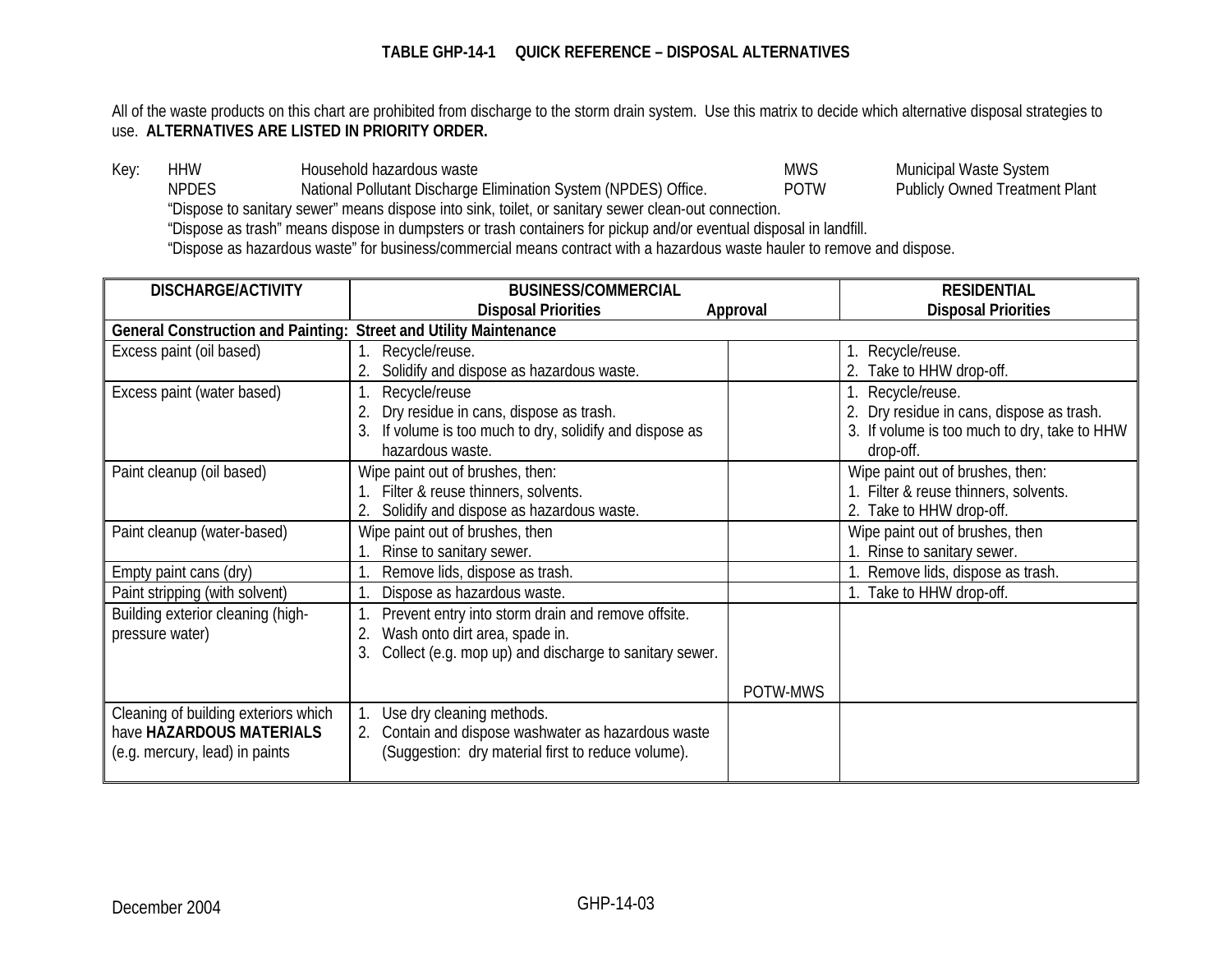|                                                                                                             | General Construction and Painting: Street and Utility Maintenance (cont'd.)                                                                                                                                                                                                                                             |          |                                                                                                                                          |
|-------------------------------------------------------------------------------------------------------------|-------------------------------------------------------------------------------------------------------------------------------------------------------------------------------------------------------------------------------------------------------------------------------------------------------------------------|----------|------------------------------------------------------------------------------------------------------------------------------------------|
| Non-hazardous paint scraping/sand<br>blasting                                                               | 1. Dry sweep, dispose as trash.                                                                                                                                                                                                                                                                                         |          | Dry sweep, dispose as trash.<br>$1_{\cdot}$                                                                                              |
| HAZARDOUS paint scraping/sand<br>blasting (e.g. marine paints or paints<br>containing lead or tributyl tin) | 1. Dry sweep, dispose as hazardous waste.                                                                                                                                                                                                                                                                               |          | 1. Dry sweep, take to HHW drop-off.                                                                                                      |
| Soil from excavations during periods<br>when storms are forecast                                            | Should not be placed in street or on paved areas.<br>2. Remove from site or backfill by end of day.<br>3. Cover with tarpaulin or surround with silt fences, or<br>use other runoff controls.<br>4. Place filter mat over storm drain.<br>Note: Thoroughly sweep following removal of dirt in all<br>four alternatives. |          |                                                                                                                                          |
| Soil from excavations placed on<br>paved surfaces during periods when<br>storms are not forecast            | 1. Keep material out of storm conveyance systems and<br>thoroughly remove via sweeping following removal of<br>dirt.                                                                                                                                                                                                    |          |                                                                                                                                          |
| Cleaning streets in construction<br>areas                                                                   | Dry sweep and minimize tracking of mud.<br>2. Use silt ponds and/or similar pollutant reduction<br>techniques when flushing pavement.                                                                                                                                                                                   |          |                                                                                                                                          |
| Soil erosion, sediments                                                                                     | Cover disturbed soils, use erosion controls, block<br>entry to storm drain.<br>2. Seed or plant immediately.                                                                                                                                                                                                            |          |                                                                                                                                          |
| Fresh cement, grout, mortar                                                                                 | Use/reuse excess<br>1.<br>Dispose to trash                                                                                                                                                                                                                                                                              |          | 1. Use/reuse excess<br>2. Dispose to trash                                                                                               |
| Washwater from concrete/mortar<br>(etc.) cleanup                                                            | Wash onto dirt area, spade in.<br>Pump and remove to appropriate disposal facility.<br>2.<br>3. Settle, pump water to sanitary sewer.                                                                                                                                                                                   | POTW-MWS | 1. Wash onto dirt area, spade in.<br>2. Pump and remove to appropriate disposal<br>facility.<br>3. Settle, pump water to sanitary sewer. |
| Aggregate wash from driveway/patio<br>construction                                                          | 1. Wash onto dirt area, spade in.<br>2. Pump and remove to appropriate disposal facility.<br>3. Settle, pump water to sanitary sewer.                                                                                                                                                                                   | POTW-MWS | 1. Wash onto dirt area, spade in.<br>2. Pump and remove to appropriate disposal<br>facility.<br>3. Settle, pump water to sanitary sewer. |
| Rinsewater from concrete mixing<br>trucks                                                                   | 1. Return truck to yard for rinsing into pond or dirt area.<br>2. At construction site, wash into pond or dirt area.                                                                                                                                                                                                    |          |                                                                                                                                          |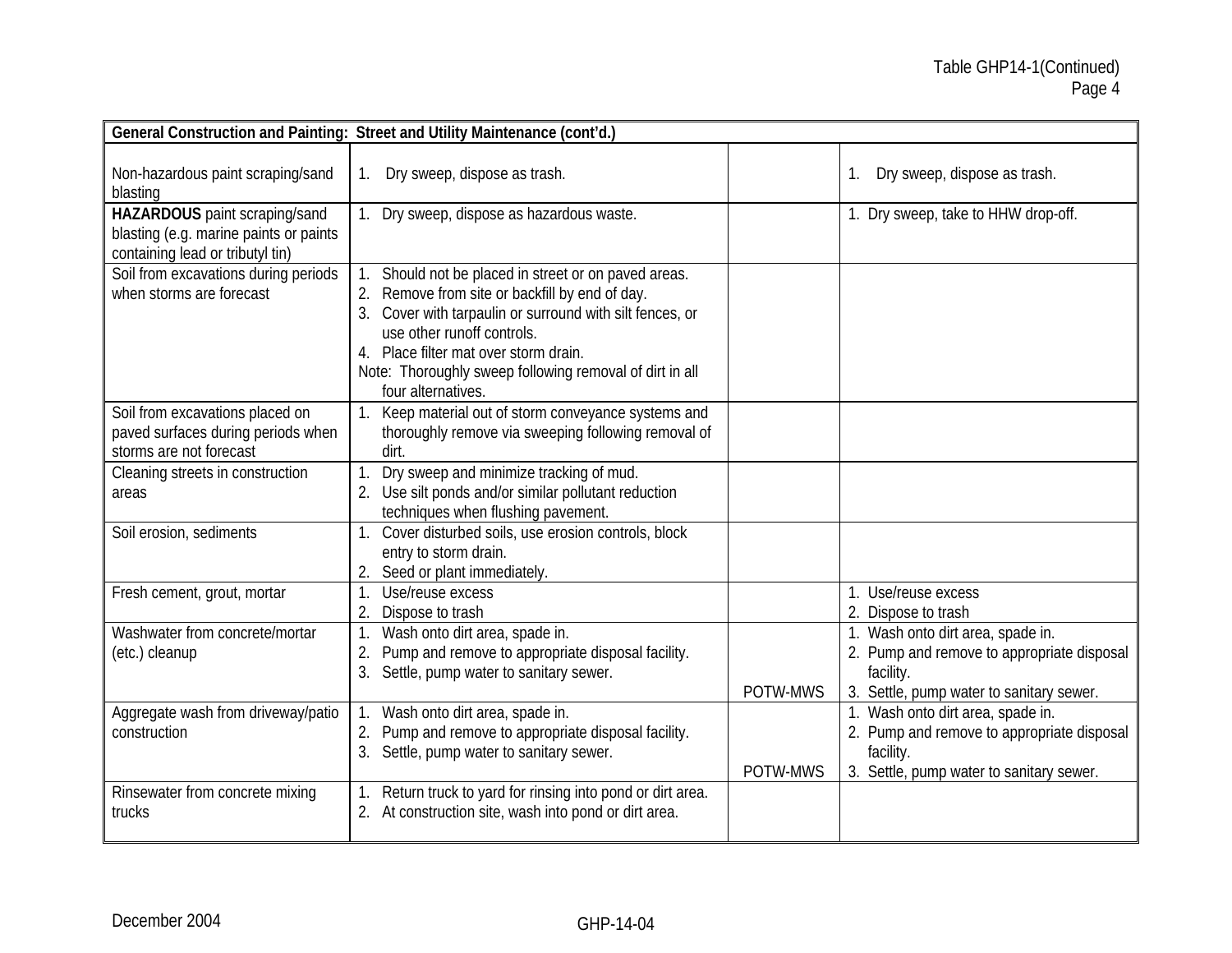|                                     | General Construction and Painting: Street and Utility Maintenance (cont'd.)     |              |                                                                       |
|-------------------------------------|---------------------------------------------------------------------------------|--------------|-----------------------------------------------------------------------|
| Non-hazardous construction and      | 1. Recycle/reuse (concrete, wood, etc.).                                        |              | 1. Recycle/reuse (concrete, wood, etc.).                              |
| demolition debris                   | Dispose as trash.                                                               |              | 2. Dispose as trash.                                                  |
| Hazardous demolition and            | 1. Dispose as hazardous waste.                                                  |              | 1. Do not attempt to remove yourself.                                 |
| construction debris (e.g. asbestos) |                                                                                 |              | Contact asbestos removal service for safe                             |
|                                     |                                                                                 |              | removal and disposal.<br>2. Very small amounts (less than 5 lbs.) may |
|                                     |                                                                                 |              | be double-wrapped in plastic and taken to                             |
|                                     |                                                                                 |              | HHW drop-off.                                                         |
| Saw-cut slurry                      | Use dry cutting technique and sweep up residue.                                 |              |                                                                       |
|                                     | 2. Vacuum slurry and dispose off-site.                                          |              |                                                                       |
|                                     | Block storm drain or berm with low weir as necessary                            |              |                                                                       |
|                                     | to allow most solids to settle. Shovel out qutters;                             |              |                                                                       |
|                                     | dispose residue to dirt area, construction yard or<br>landfill.                 |              |                                                                       |
| Construction dewatering (Nonturbid, | Recycle/reuse.                                                                  |              |                                                                       |
| uncontaminated groundwater)         | 2. Discharge to storm drain.                                                    |              |                                                                       |
| Construction dewatering (Other than | Recycle/reuse.<br>1.                                                            |              |                                                                       |
| nonturbid, uncontaminated           | Discharge to sanitary sewer.<br>2.                                              | POTW-MWS     |                                                                       |
| groundwater)                        | 3. As appropriate, treat prior to discharge to storm drain.                     |              |                                                                       |
|                                     |                                                                                 | MDPW-        |                                                                       |
|                                     |                                                                                 | <b>NPDES</b> |                                                                       |
| Portable toilet waste               | 1. Leasing company shall dispose to sanitary sewer at<br>POTW.                  | POTW-MWS     |                                                                       |
| Leaks from garbage dumpsters        | Collect, contain leaking material. Eliminate leak, keep                         |              |                                                                       |
|                                     | covered, return to leasing company for immediate                                |              |                                                                       |
|                                     | repair.                                                                         |              |                                                                       |
|                                     | $\overline{2}$<br>If dumpster is used for liquid waste, use plastic liner.      |              |                                                                       |
| Leaks from construction debris bins | Insure that bins are used for dry nonhazardous                                  |              |                                                                       |
|                                     | materials only (Suggestion: Fencing, covering help                              |              |                                                                       |
|                                     | prevent misuse)                                                                 |              |                                                                       |
| Dumpster cleaning water             | 1. Clean at dumpster owner's facility and discharge                             |              |                                                                       |
|                                     | waste through grease interceptor to sanitary sewer.                             | POTW-MWS     |                                                                       |
|                                     | 2. Clean on site and discharge through grease<br>interceptor to sanitary sewer. |              |                                                                       |
|                                     |                                                                                 | POTW-MWS     |                                                                       |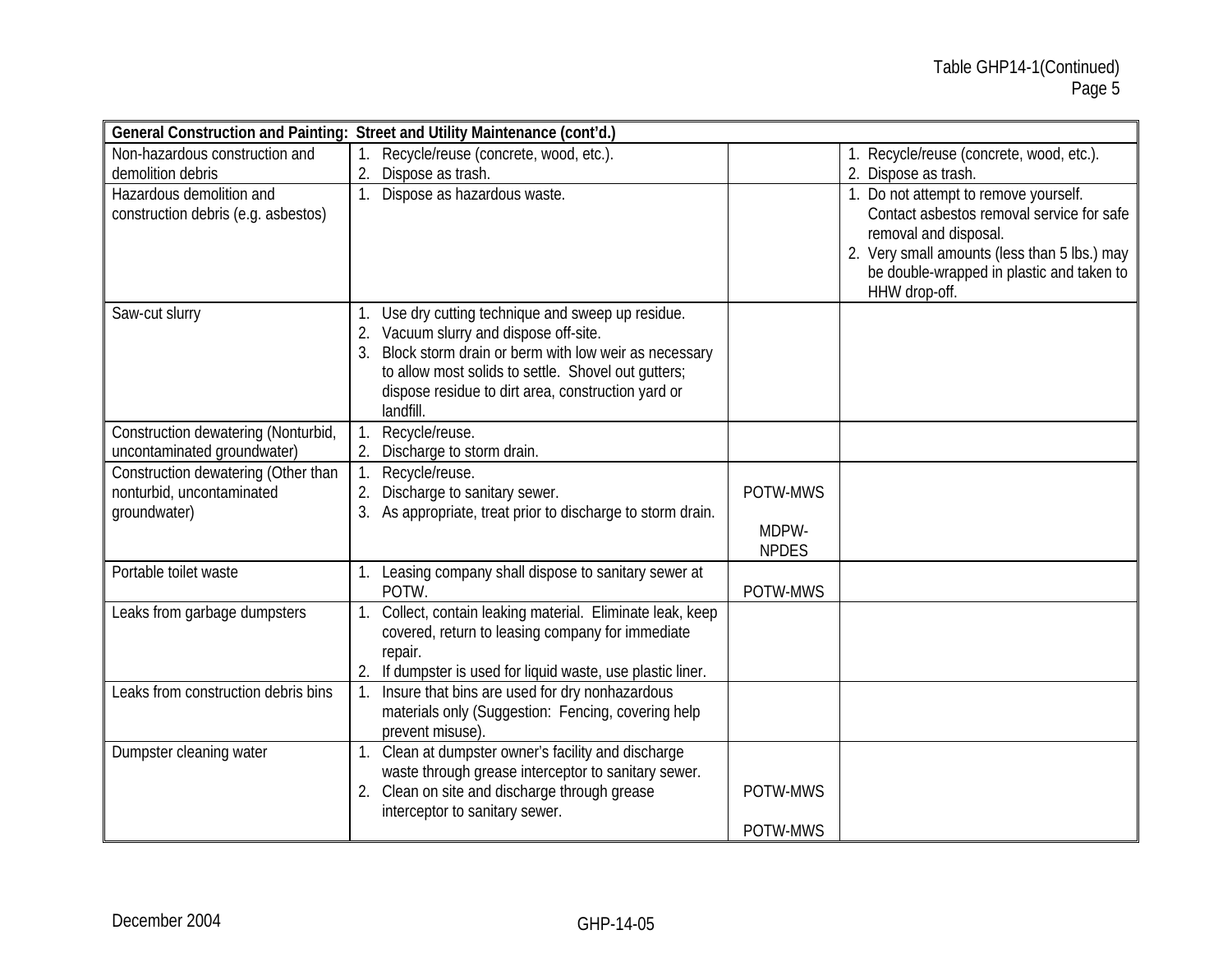| <b>DISCHARGE/ACTIVITY</b>                                                                         | <b>BUSINESS/COMMERCIAL</b>                                                                                                                                                                                                                                                                                                                                                                                                                                      | <b>RESIDENTIAL</b>                                                                                                                                                                                                                                                                                                         |
|---------------------------------------------------------------------------------------------------|-----------------------------------------------------------------------------------------------------------------------------------------------------------------------------------------------------------------------------------------------------------------------------------------------------------------------------------------------------------------------------------------------------------------------------------------------------------------|----------------------------------------------------------------------------------------------------------------------------------------------------------------------------------------------------------------------------------------------------------------------------------------------------------------------------|
|                                                                                                   | <b>Disposal Priorities</b>                                                                                                                                                                                                                                                                                                                                                                                                                                      | <b>Disposal Priorities</b><br>Approval                                                                                                                                                                                                                                                                                     |
| <b>General Construction and Painting:</b>                                                         | Street and Utility Maintenance (cont'd.)                                                                                                                                                                                                                                                                                                                                                                                                                        |                                                                                                                                                                                                                                                                                                                            |
| Cleaning driveways, paved areas<br>(Special Focus = Restaurant alleys,<br>grocery dumpster areas) | Sweep and dispose as trash (Dry cleaning only).<br>2. For vehicle leaks, restaurant/grocery alleys, follow this<br>3-step process:<br>Clean up leaks with rags or absorbents.<br>а.<br>Sweep, using granular absorbent material (cat<br>b.<br>litter).<br>Mop and dispose of mopwater to sanitary sewer<br>C.<br>(or collect rinsewater and pump to the sanitary<br>sewer).<br>Same as 2 above, but with rinsewater (2c)(no soap)<br>discharged to storm drain. | Sweep and dispose as trash (Dry<br>cleaning only).<br>2. For vehicle leaks follow this 3-step<br>process:<br>Clean up leaks with rags or<br>a.<br>absorbents; dispose as hazardous<br>waste.<br>Sweep, using granular absorbent<br>b.<br>material (cat litter).<br>Mop and dispose of mopwater to<br>C.<br>sanitary sewer. |
| Steam cleaning of sidewalks, plazas                                                               | Collect all water and pump to sanitary sewer.<br>2. Follow this 3-step process:<br>a. Clean oil leaks with rags or adsorbents.<br>Sweep (Use dry absorbent as needed).<br>b.<br>Use no soap, discharge to storm drain.                                                                                                                                                                                                                                          |                                                                                                                                                                                                                                                                                                                            |
| Potable water/line flushing Hydrant<br>testing                                                    | Deactivate chlorine by maximizing time water will<br>travel before reaching creeks.                                                                                                                                                                                                                                                                                                                                                                             |                                                                                                                                                                                                                                                                                                                            |
| Super-chlorinated (above 1 ppm)<br>water from line flushing                                       | Discharge to sanitary sewer.<br>Complete dechlorination required before discharge to<br>storm drain.                                                                                                                                                                                                                                                                                                                                                            |                                                                                                                                                                                                                                                                                                                            |
| Landscape/Garden Maintenance                                                                      |                                                                                                                                                                                                                                                                                                                                                                                                                                                                 |                                                                                                                                                                                                                                                                                                                            |
| Pesticides                                                                                        | Use up. Rinse containers, use rinsewater as product.<br>Dispose rinsed containers as trash.<br>2. Dispose unused pesticide as hazardous waste.                                                                                                                                                                                                                                                                                                                  | Use up. Rinse containers, use rinsewater<br>as pesticide. Dispose rinsed container as<br>trash.<br>2. Take unused pesticide to HHW drop-off.                                                                                                                                                                               |
| Garden clippings                                                                                  | Compost.<br>Take to Landfill.                                                                                                                                                                                                                                                                                                                                                                                                                                   | 1. Compost.<br>2. Dispose as trash.                                                                                                                                                                                                                                                                                        |
| Tree trimming                                                                                     | 1. Chip if necessary, before composting or recycling.                                                                                                                                                                                                                                                                                                                                                                                                           | 1. Chip if necessary, before composting or<br>recycling.                                                                                                                                                                                                                                                                   |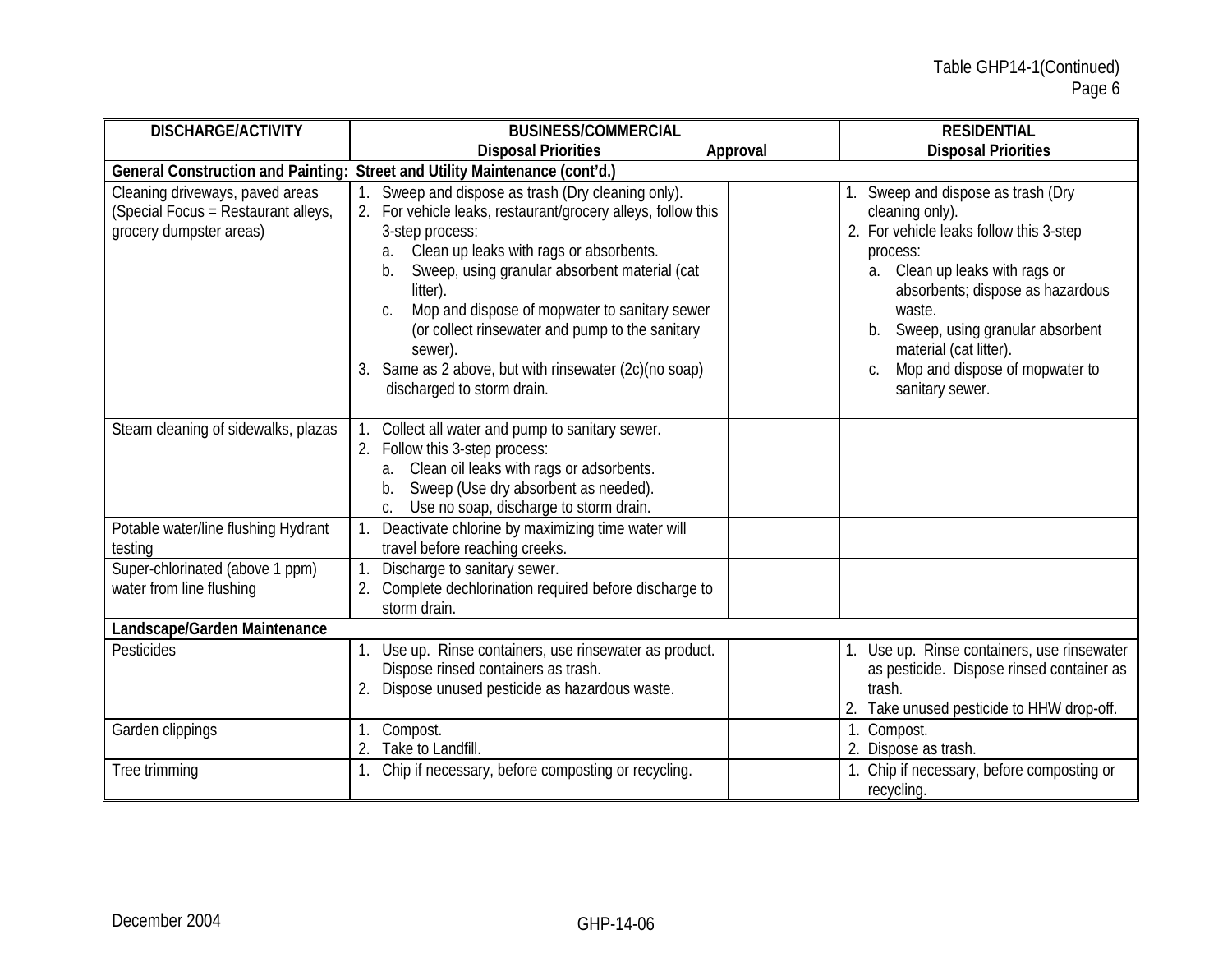| <b>DISCHARGE/ACTIVITY</b>                         | <b>BUSINESS/COMMERCIAL</b>                                                                                                                                                                         |          | <b>RESIDENTIAL</b>                                                                                                                                                                                                        |
|---------------------------------------------------|----------------------------------------------------------------------------------------------------------------------------------------------------------------------------------------------------|----------|---------------------------------------------------------------------------------------------------------------------------------------------------------------------------------------------------------------------------|
|                                                   | <b>Disposal Priorities</b><br>Approval                                                                                                                                                             |          | <b>Disposal Priorities</b>                                                                                                                                                                                                |
| Landscape/Garden Maintenance (cont'd.)            |                                                                                                                                                                                                    |          |                                                                                                                                                                                                                           |
| Swimming pool, spa, fountain water<br>(emptying)  | 1. Do not use metal-based algicides (i.e. Copper<br>Sulfate).<br>2. Recycle/reuse (e.g. irrigation).<br>3. Determine chlorine residual = $0$ , wait 24 hours and<br>then discharge to storm drain. | POTW-MWS | 1. Do no use metal-based algicides (i.e.<br>Copper Sulfate).<br>2. Recycle/reuse (e.g. irrigation).<br>3. Determine chlorine residual = $0$ , wait 24<br>hours and then discharge to storm drain.                         |
| Acid or other pool/spa/fountain<br>cleaning       | 1. Neutralize and discharge to sanitary sewer.                                                                                                                                                     | POTW-MWS |                                                                                                                                                                                                                           |
| Swimming pool, spa filter backwash                | 1. Reuse for irrigation.<br>Dispose on dirt area.<br>2.<br>3. Settle, dispose to sanitary sewer.                                                                                                   |          | 1. Use for landscape irrigation.<br>2. Dispose on dirt area.<br>3. Settle, dispose to sanitary sewer.                                                                                                                     |
| <b>Vehicle Wastes</b>                             |                                                                                                                                                                                                    |          |                                                                                                                                                                                                                           |
| Used motor oil                                    | 1. Use secondary containment while storing, send to<br>recycler.                                                                                                                                   |          | 1. Put out for curbside recycling pickup where<br>available.<br>2. Take to Recycling Facility or auto service<br>facility with recycling program.<br>3. Take to HHW events accepting motor oil<br>(i.e. car parts store). |
| Antifreeze                                        | 1. Use secondary containment while storing, send to<br>recycler.                                                                                                                                   |          | 1. Take to Recycling Facility.                                                                                                                                                                                            |
| Other vehicle fluids and solvents                 | Dispose as hazardous waste.                                                                                                                                                                        |          | 1. Take to HHW event.                                                                                                                                                                                                     |
| Automobile batteries                              | Send to auto battery recycler.<br>2. Take to Recycling Center.                                                                                                                                     |          | 1. Exchange at retail outlet.<br>2. Take to Recycling Facility or HHW event<br>where batteries are accepted.                                                                                                              |
| Motor home/construction trailer waste             | Use holding tank. Dispose to sanitary sewer.                                                                                                                                                       |          | Use holding tank, dispose to sanitary sewer.                                                                                                                                                                              |
| Vehicle washing                                   | Recycle.<br>1.<br>Discharge to sanitary sewer, never to storm drain.<br>2.                                                                                                                         | POTW-MWS | 1. Take to Commercial Car Wash.<br>2. Wash over lawn or dirt area.<br>3. If soap is used, use a bucket for soapy<br>water and discharge remaining soapy water<br>to sanitary sewer.                                       |
| Mobile vehicle washing                            | Collect washwater & discharge to sanitary sewer.                                                                                                                                                   | POTW-MWS |                                                                                                                                                                                                                           |
| Rinsewater from dust removal at new<br>car fleets | Discharge to sanitary sewer.<br>1.<br>If rinsing dust from exterior surfaces for<br>2.<br>appearance purposes, use no soap (water only);<br>discharge to storm drain.                              | POTW-MWS |                                                                                                                                                                                                                           |